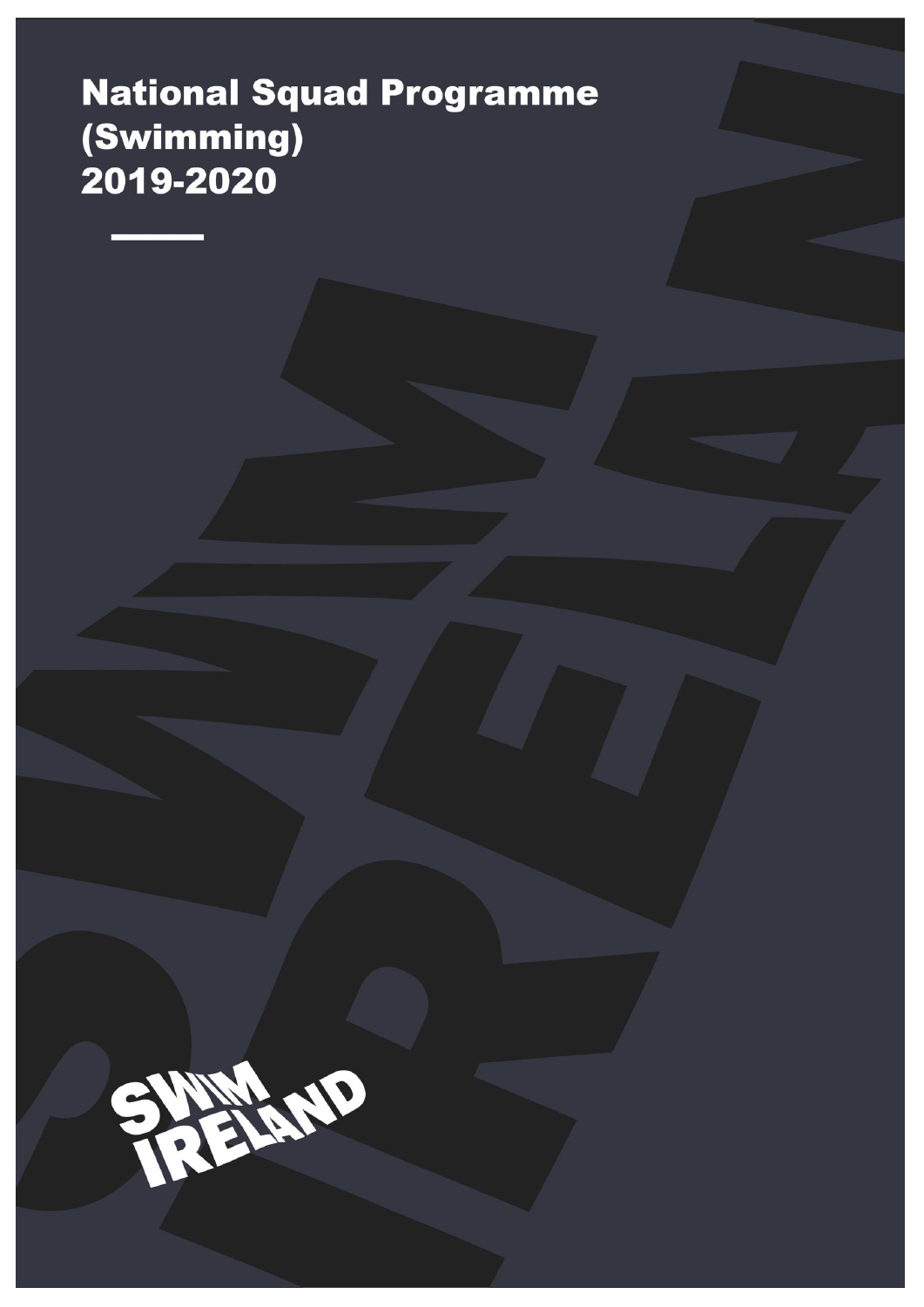



#### **Background**

The Swim Ireland Performance Team have identified within the Performance V-MOST that a progressive and targeted National Squad programme is a key tactic in achieving the Performance objectives for Tokyo 2020 and through to Paris 2024. The programme will be aligned to the 'On Track' system and will evolve as such. The Regional Squad programme will sit directly below the National Programme and will display alignment to the National programme in terms of principles and content and will no longer operate as standalone programmes. For the National Squad programme, it is recognised that:

- Athletes should be 'On Track' in regards to either the 2020 or the 2024 Olympic Games and should be differentiated as such
- Particular athletes will be identified for targeted investment, support, and value-add opportunities dependent on their 'On Track' status and the 'fit-for-purpose' nature of their Daily Performance Environments (DPE's)
- All National Squad members must be fully committed to an uncompromised and comprehensive training/coaching programme in preparation for peak performance in their identified annual Swim Ireland international benchmark competition and the Trials for that event
- **E** Through staff observation at previous Regional Squad, National Squad and/or National Team selections, athletes will have displayed behaviours and standards that are fully aligned with the Athlete Charter
- **■** Athletes will be required to complete a daily online submission via the HRV4 monitoring tool and the home programme coach and the athlete will be required to make a Weekly Overview submission and Seasonal Overview submission to the Swim Ireland Performance Team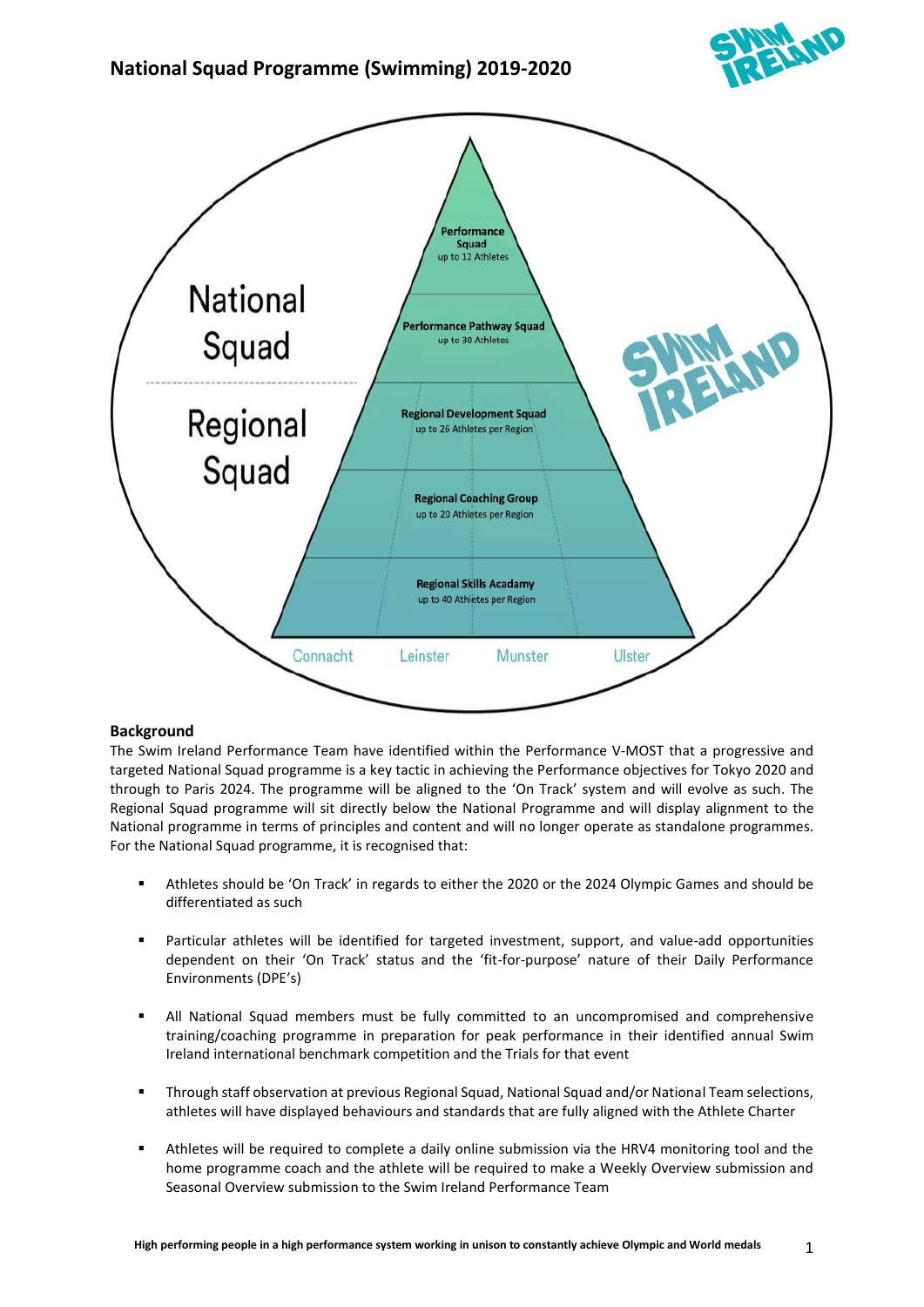

#### **Programme 2019-2020**

Swim Ireland Performance will operate a two-tiered National Squad programme encompassing a Performance (PE) cohort for Olympic Games 2020 identified athletes and a Performance Pathway (PP) cohort for Olympic Games 2024 identified athletes. The Consideration Standards within the age bands are event and gender specific and have been aligned to provide a clear pathway of development for athletes progressing through the international ranks and are based on robust statistical and performance evidence from the 'On Track' system. The Programme aims to support athletes as they aim to reach their full potential at senior international level. Athletes do not have to have been members of the Performance Pathway cohort before achieving Performance status.

In addition to the annual National Squad programme, the National Performance Director (PE cohort) and National Performance Pathway Manager (PP cohort) will work in partnership with home programme coaches to ensure identified athletes are supported in achieving a DPE which is considered fit-for-purpose. This will be achieved through the Athlete Improvement Monitoring System (AIMs), the Statistical Analysis System Project (SAS), the HRV4 Monitoring Tool and, if appropriate, through the Athlete Centred Environment (ACE) policy. Access to the National Squad will be dependent on the home programme coach being willing to work with the Performance Team in relation to the AIM's process and will also be dependent on an athlete's willingness to fully buy-in to this 'value-add' programme to ensure that we have maximum possible impact.

Athletes selected for the National Squad programme will not be eligible for selection for their respective Regional Squad programme in that season. Athletes rejecting a position on the National Squad will, by implication, be also rejecting a position on their respective Regional Squad programme in that particular season.

#### **Benchmark Meets 2019-2020**

- 1. In all circumstances, the 2019 Irish Open Championships (Dublin) will be considered to be benchmark meet 'A'
- For strokes/distances in which an athlete did not compete in an individual event, lead off legs in single gender relays will be considered
- 2. For athletes selected to compete in the 2019 World Championships (Gwangju), ONLY this meet will be considered to be benchmark meet 'B'
- For strokes/distances in which an athlete did not compete in an individual event, lead off legs in single gender relays will be considered
- 3. For athletes selected to compete in the 2019 World University Games (Naples), ONLY this meet will be considered to be benchmark meet 'B'
- For strokes/distances in which an athlete did not compete in an individual event, lead off legs in single gender relays will be considered
- Where an athlete competes in a relay event only, the 2019 Irish Summer National Championships (Dublin) will be considered as an additional benchmark meet 'B'
- 4. For athletes selected to compete in the 2019 World Junior Championships (Budapest), ONLY this meet will be considered to be benchmark meet 'B'
- For strokes/distances in which an athlete did not compete in an individual event, lead off legs in single gender relays will be considered
- Where an athlete competes in a relay event only, the 2019 LEN European Junior Championships (Kazan) will be considered as an additional benchmark meet 'B'
- 5. For athletes selected to compete in the 2019 LEN European Junior Championships (Kazan), other than those selected to compete in the 2018 FINA World Junior Championships (Budapest) or the 2018 European Youth Olympic Festival (Baku), ONLY this meet will be considered to be benchmark meet 'B'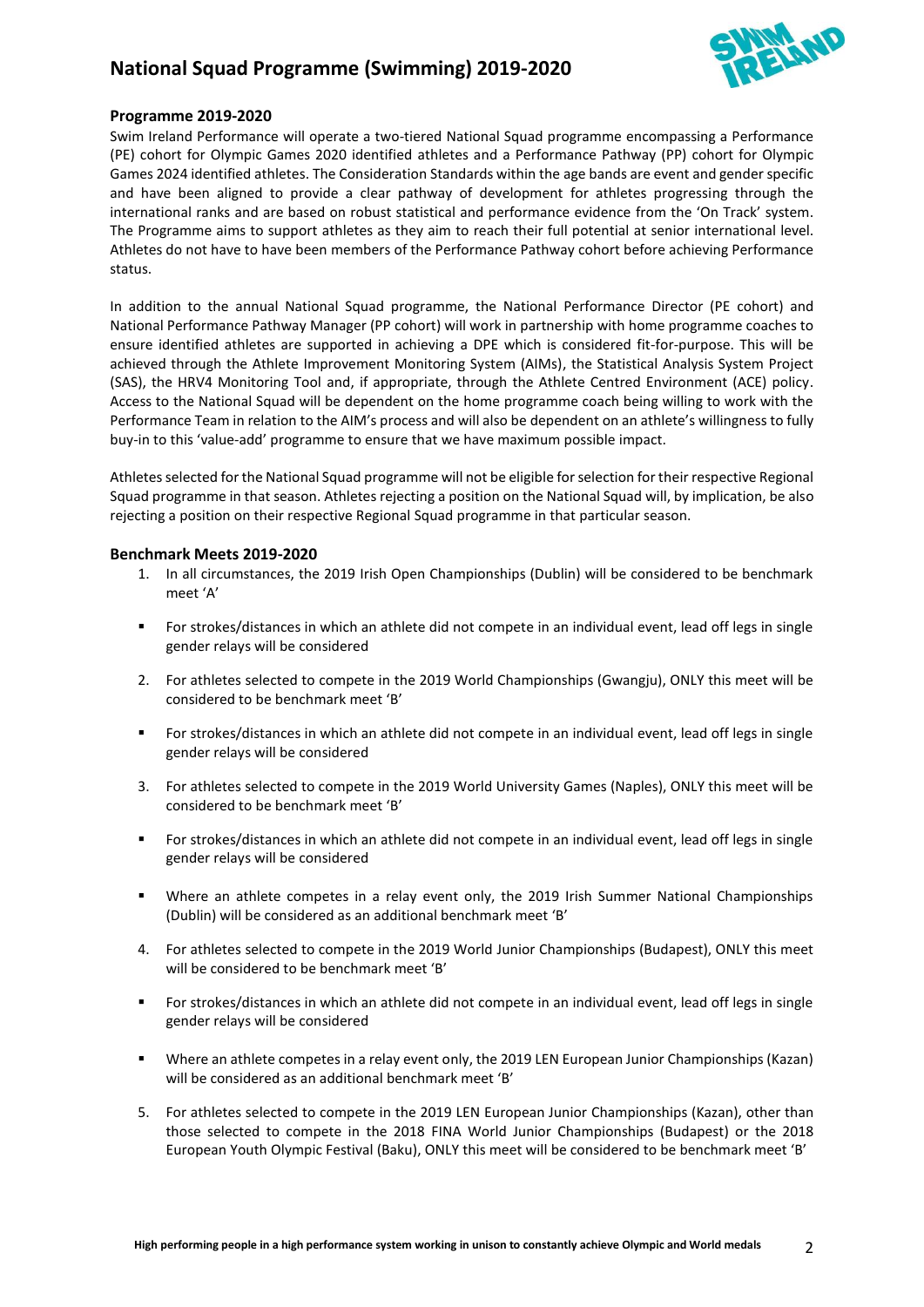

- For strokes/distances in which an athlete did not compete in an individual event, lead off legs in single gender relays will be considered
- 6. For athletes selected to compete in the 2019 European Youth Olympic Festival (Baku), ONLY this meet will be considered to be benchmark meet 'B'
- For strokes/distances in which an athlete did not compete in an individual event, lead off legs in single gender relays will be considered
- Where an athlete competes in a relay event only, the 2018 Irish Summer National Championships (Dublin) will be considered as an additional benchmark meet 'B'
- 7. For athletes not selected to compete in the 2019 FINA World Championships (Gwangju), the 2019 World University Games (Naples), the 2019 FINA World Junior Championships (Budapest), the 2019 LEN European Junior Championships (Kazan) and/or the 2019 European Youth Olympic Festival (Baku), ONLY the 2019 Irish Summer National Championships (Dublin) will be considered to be benchmark meet 'B'
- For strokes/distances in which an athlete did not compete in an individual event, lead off legs in single gender relays will be considered
- 8. No other meets will be considered as a benchmark meet

#### **Staff Structure**

The Swim Ireland National Performance Director, the National Senior Team Head Coach and the National Performance Pathway Manager will oversee the implementation of the National Squad programme. With Swim Ireland Senior Leadership Team (SLT) support, the National Senior Team Head Coach will be the Lead Coach for the PE identified athletes, and the National Performance Pathway Manager will be the Lead Coach for the PP identified athletes. Coaches selected to support the Programme will be entitled to CPD points in doing so and will have their expenses covered by Swim Ireland.

National Squad Staff (coaches and support staff) will be selected at the discretion of the National Performance Director. Selections will be reflective of the Squad size, the needs of the individual athletes selected, as well as considering the optimum balance of the Squad as a whole. National Squad Coaches must:

- i. Be a registered Swim Ireland member for the 2019-2020 season and in good standing
- ii. Be a full time resident within Ireland and be a practising coach within an Irish swimming programme
- iii. Hold a Swim Ireland Coaching Licence
- iv. Other than in exceptional circumstances, have applied for a place on the Advance Coach Education Programme for the 2017-2020 period (where offered)
- v. Other than in exceptional circumstances, have provided first hand service or support as a coach as part of the National Squad or Regional Squad Programme in the period  $1^{st}$  September 2018 – 31st August 2019 (where offered/requested)
- vi. Where offered/requested, have engaged as part of the Home Programme Coach Policy in the 2018- 2019 season
- vii. Be aligned with the statements within the Swim Ireland 'On This Performance Team' booklet

#### **Annual Membership Fee**

Athletes will be asked for an annual membership fee that will contribute to the overall cost of the programme and this fee will be agreed annually. The fee in the 2019-2020 season will be €460.00 for the Performance Pathway cohort and €750.00 for the Performance cohort (or the sterling equivalent at the time of payment). There may be additional costs associated with athletes requiring additional services.

#### **Enquires**

All enquiries where coaches or athletes require clarity on any of the information within this document should direct these to the National Performance Director via jonrudd@swimireland.ie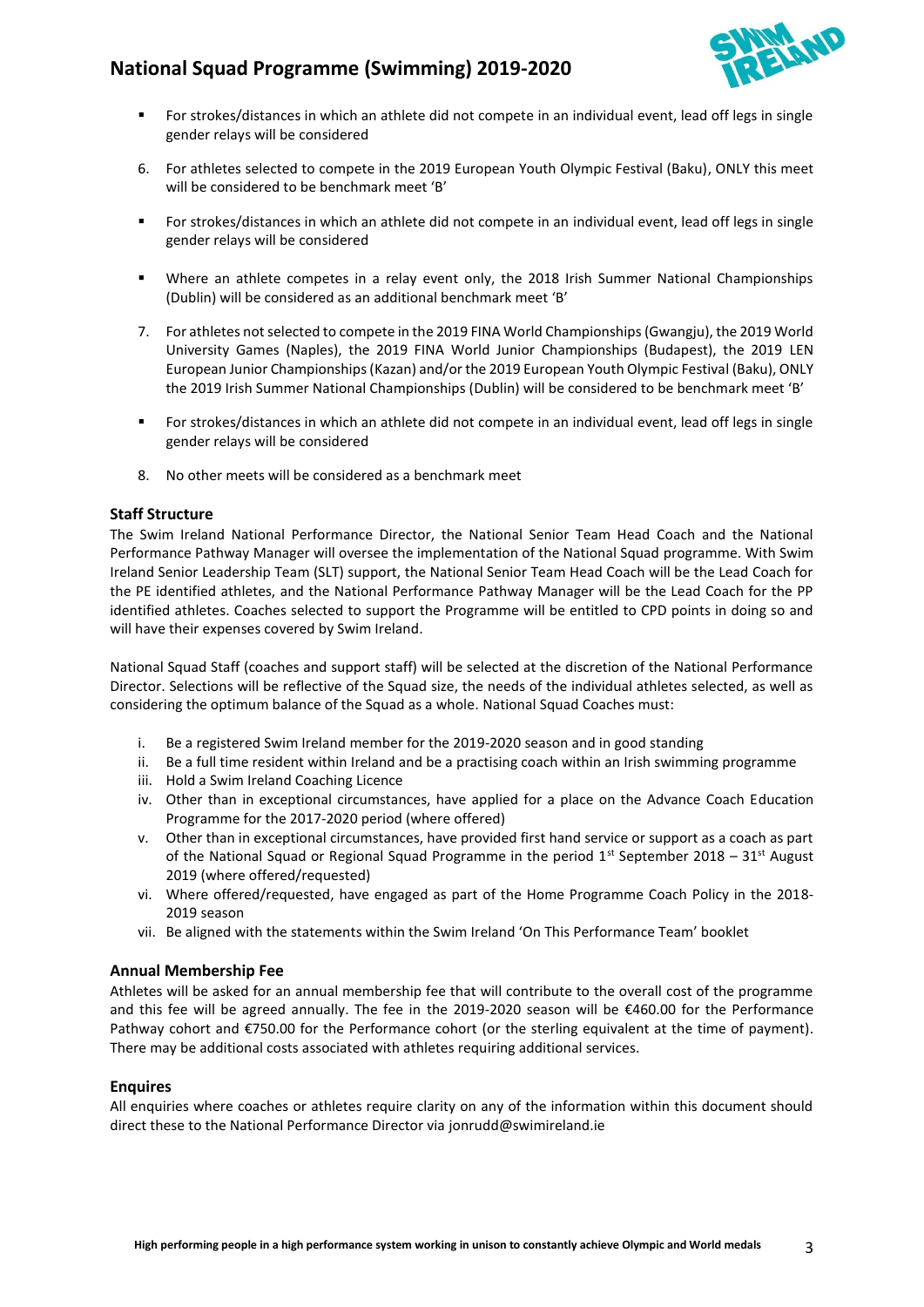

### *Performance Cohort (PE)*

| <b>Age Groups:</b>            | Male 14 Years & Over                                            | Female 13 Years & Over |
|-------------------------------|-----------------------------------------------------------------|------------------------|
| <b>Maximum Athlete Quota:</b> | 12                                                              |                        |
| <b>Athlete Selection:</b>     | National Performance Director & National Senior Team Head Coach |                        |

#### **Selection Criteria:**

Athletes are to achieve one or more of the following Selection Criteria:

- 1. Formed part of an Irish Relay Team (heat or final) which finished in a Top 12 position at the 2019 FINA World Championships (Gwangju)
- 2. Achieved one or more of the published Individual Event Consideration Standards (see pages 9 & 10) or
- 3. Along with three other eligible Irish athletes, achieved the Accumulative Relay Event Consideration Standard (see page 8). Relay split times will be considered and for athletes racing on the second, third or fourth leg of a relay, 0.5 seconds will be added to the individual's split time for the purposes of contributing to the Accumulative Relay Event Consideration Standard
- **■** Individual Event Consideration Standards are to be achieved in the period 27<sup>th</sup> March 2019 31<sup>st</sup> August 2019 and from benchmark meets 'A' and/or 'B' only
- Accumulative Relay Event Consideration Standards are to be achieved in the period 27<sup>th</sup> March 2019 31<sup>st</sup> August 2019 and from the 2019 Irish Open Championships (Dublin), the 2019 FINA World Championships (Gwangju) and/or the 2019 World University Games (Naples) only
- In the case where more than 12 athletes achieve one of the standards, the athletes will be ranked as a percentage inside of the standard, to the maximum squad size of 12
- Athletes who are selected via Selection Criteria Clause 2 will only be retained as part of the National Squad PE Cohort for the period April 2020 – August 2020 if they are nominated to the Olympic Federation of Ireland for 2020 Olympic Games individual event selection following the completion of the 2020 Irish Open Championships (Dublin)
- Athletes who are selected via Selection Criteria Clause 3 will only be retained as part of the National Squad PE Cohort for the period June 2020 – August 2020 if Ireland are invited by FINA to enter the respective relay for which they received their National Squad selection for the 2020 Olympic Games following the completion of the 2020 LEN European Championships (Budapest)

#### **Programme Expectations:**

- 100% attendance to the mandatory activities detailed within the programme
- Online HRV4/National Health & Wellness Protocol monitoring (daily submission)
- Attendance and weekly report submissions
- Home programme coach and/or athlete submission of Weekly Overview and Seasonal Overview monitoring feedback as requested by the National Senior Team Head Coach
- Regular 'In-Touch' status established with one or both of the National Centres (if not a full time member of a National Centre)
- **■** Participation in the 2019 Irish National SC Championships (unless international selection prevents this from occurring)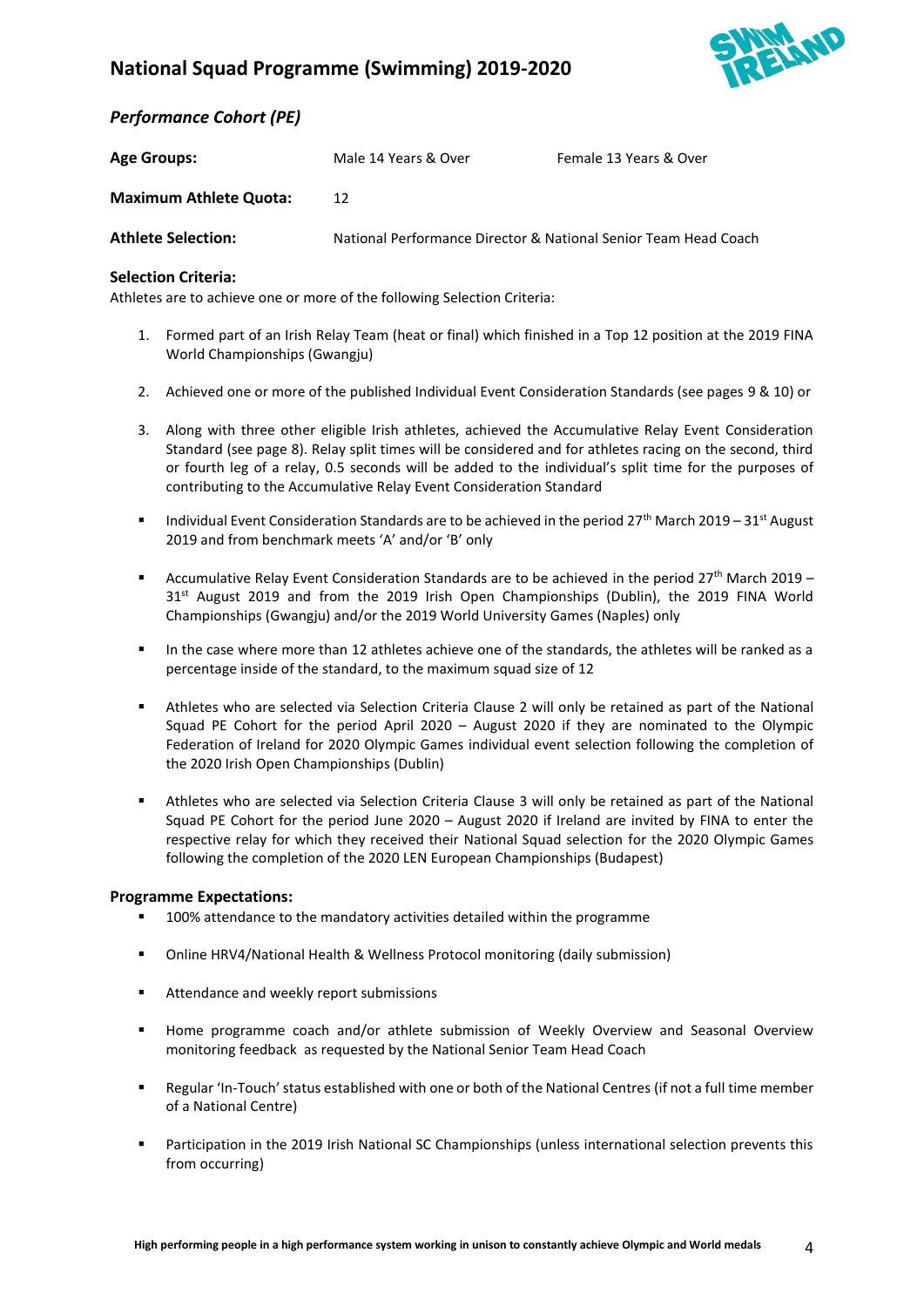

- Participation in the 2020 Irish Open Championships
- Participation in the 2020 Irish Summer National Championships (unless international selection prevents this from occurring)
- Athletes accepting their place on the National Squad Programme should not take extended (5 days or more) holidays in the periods  $2^{nd}$  September 2019 - 22<sup>nd</sup> December 2019 and 1<sup>st</sup> January 2020 – 29<sup>th</sup> July 2020. Athletes planning to take extended holidays during these period should decline an invitation to join the National Squad. Athletes found to be taking extended holidays during the season will be removed from National Squad and also put their position on the National Squad Programme in the following season in jeopardy
- Considerations will be made in relation to key academic/examination periods and selected athletes wishing to be excused from part of the Programme must write to the National Performance Director (jonrudd@swimireland.ie) no less than three full calendar months in advance of such a request around a particular date/s
- For athletes who have an illness or an injury which, (in the NPD's opinion) justifies non-attendance at a particular National Squad activity, they may seek to be excused (at the NPD's discretion) subject to the receipt of a satisfactory doctor's note/certificate (illness) or chartered physiotherapist's note/certificate (injury) prior to the request

#### **Annual Programme & Key Dates:**

- Orientation & Testing Day (September 2019)
- Identified Athlete Offshore Camp (October 2019) \*
- Short Course International Preparation Meet (November 2019) \*
- Identified Athlete Offshore Camp (January 2020) \*
- Long Course International Preparation Meet (January 2020)
- Support Services at the McCullagh International Meet (February 2020)
- Long Course International Preparation Meet (March 2020) \*
- Support Services at the Irish Open Championships (April 2020)

#### **Subjection to Retention (Selection Criteria Clause 2)**

■ National Team Day (April 2020) \*

#### **Subjection to Retention (Selection Criteria Clause 3)**

- LC International Preparation Meet/s & Offshore Camp (June 2020)
- Olympic Games Holding Camp (July 2020)

'\*' Identified athletes only and, where relevant, subject to National Team Selection Policy (All dates are subject to ratification and change as necessary and all activities are subject to budget allocation)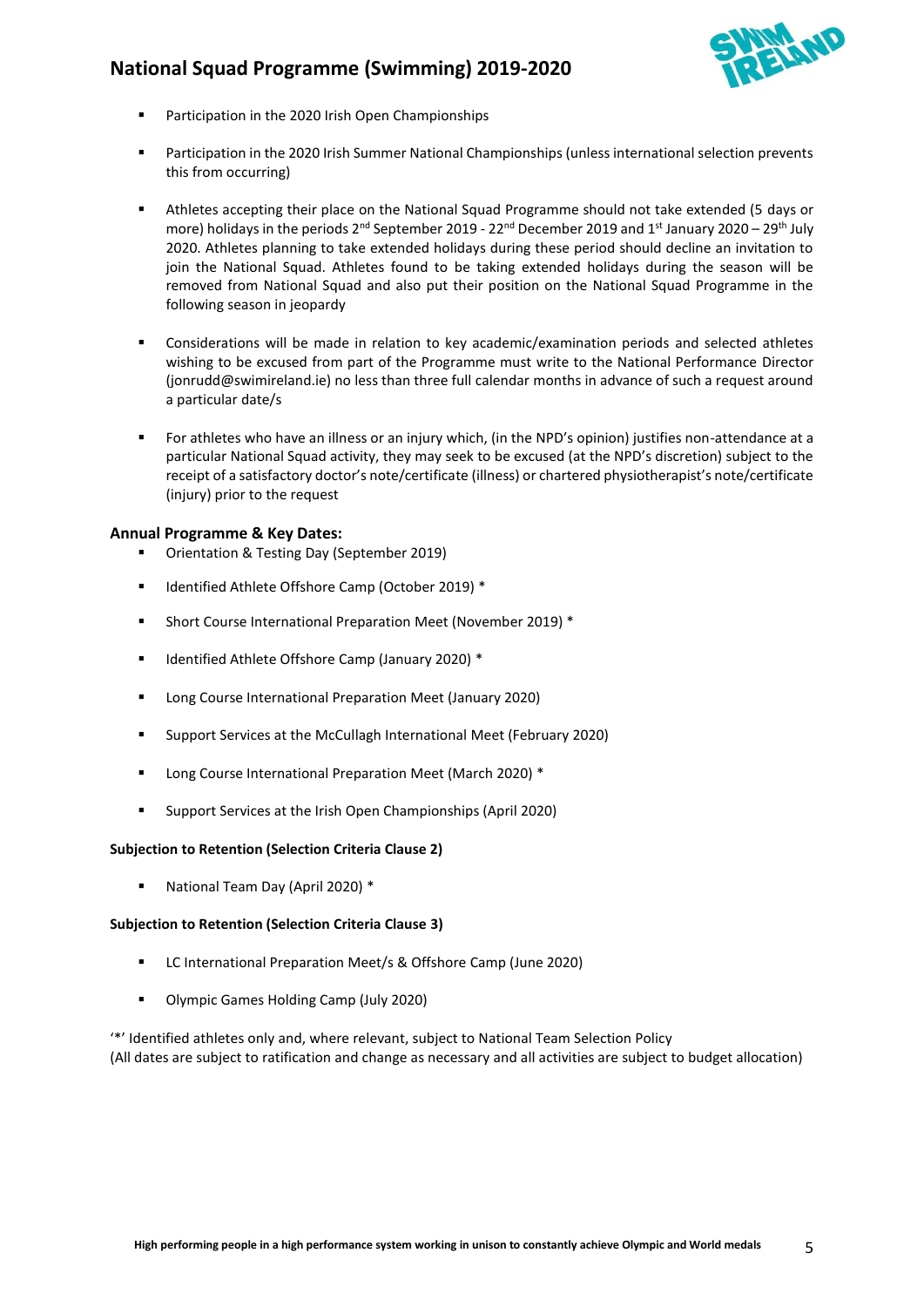

#### **Performance Pathway Cohort (PP)**

| <b>Age Groups:</b>            | Male $14 - 23$ Years<br>(event specific)                                | Female 13 - 20 Years<br>(event specific) |  |  |
|-------------------------------|-------------------------------------------------------------------------|------------------------------------------|--|--|
| <b>Maximum Athlete Quota:</b> | 30                                                                      |                                          |  |  |
| <b>Athlete Selection:</b>     | National Performance Director & National Performance Pathway<br>Manager |                                          |  |  |

#### **Selection Criteria:**

Athletes are to achieve one or more of the following Selection Criteria:

- 1. Male athletes aged 14 or 15 years & Female athletes aged 13 or 14 years have achieved two or more of the published Individual Event Consideration Standards (see pages 9 & 10)
- 2. Male athletes aged 16 years and over & Female athletes aged 15 years and over have achieved one or more of the published Individual Event Consideration Standards (see pages 9 & 10)
- **■** Individual Event Consideration Standards are to be achieved in the period 27<sup>th</sup> March 2019 31<sup>st</sup> August 2019 and from benchmark meets 'A' and/or 'B' only
- In the case where more than 30 athletes achieve one of the standards, the athletes will be ranked as a percentage inside of the standard, to the maximum squad size of 30

#### **Programme Expectations:**

- 100% attendance to the mandatory activities detailed within the programme
- Online HRV4 monitoring attendance and weekly reports
- Home programme coach and/or athlete submission of Weekly Overview and Seasonal Overview monitoring feedback as requested by the National Performance Pathway Manager
- Regular 'In-Touch' status established with one or both of the National Centres (if not a full time member of a National Centre)
- **■** Participation in the 2019 Irish National SC Championships (unless international selection prevents this from occurring)
- Participation in the 2020 Irish Open Championships
- Participation in the 2020 Irish Summer National Championships (unless international selection prevents this from occurring)
- Athletes accepting their place on the National Squad Programme should not take extended (5 days or more) holidays in the periods  $2^{nd}$  September 2019 - 22<sup>nd</sup> December 2019 and 1<sup>st</sup> January 2020 – 29<sup>th</sup> July 2020. Athletes planning to take extended holidays during these period should decline an invitation to join the National Squad. Athletes found to be taking extended holidays during the season will be removed from National Squad and also put their position on the National Squad Programme in the following season in jeopardy
- Considerations will be made in relation to key academic/examination periods and selected athletes wishing to be excused from part of the Programme must write to the National Performance Pathway Manager (andrewreid@swimireland.ie) no less than three full calendar months in advance of such a request around a particular date/s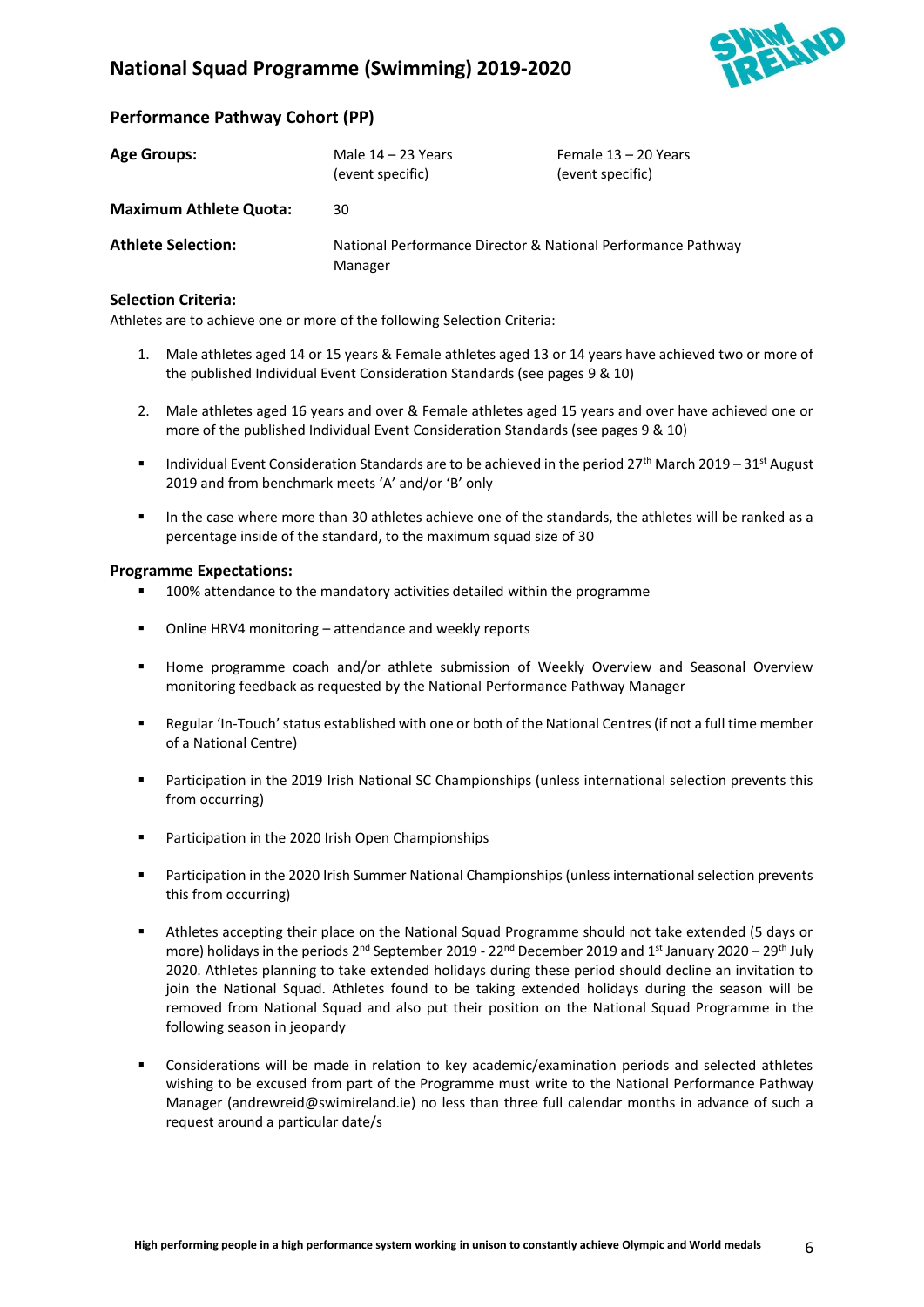

■ For athletes who have an illness or an injury which, (in the NPPM's opinion) justifies non-attendance at a particular National Squad activity, they may seek to be excused (at the NPPM's discretion) subject to the receipt of a satisfactory doctor's note/certificate (illness) or chartered physiotherapist's note/certificate (injury) prior to the request

#### **Annual Programme & Key Dates:**

- Orientation & Testing Day (September 2019)
- Onshore Camp (January 2020)
- Long Course International Preparation Meet (January 2020)
- Onshore Camp (February 2020)
- Support Services at the McCullagh International (February 2020)
- Long Course International Preparation Meet (March 2020) \*
- Support Services at the Irish Open Championships (April 2020)
- National Team Day (April 2020) \*
- Long Course International Preparation Meet (June 2020) \*
- Support Services at the Irish Summer National Championships (July 2020)

'\*' Identified athletes only and, where relevant, subject to National Team Selection Policy

(All dates are subject to ratification and change as necessary and all activities are subject to budget allocation Identified National PP Squad athletes may be invited to National PE Squad interventions at the National Performance Director's discretion)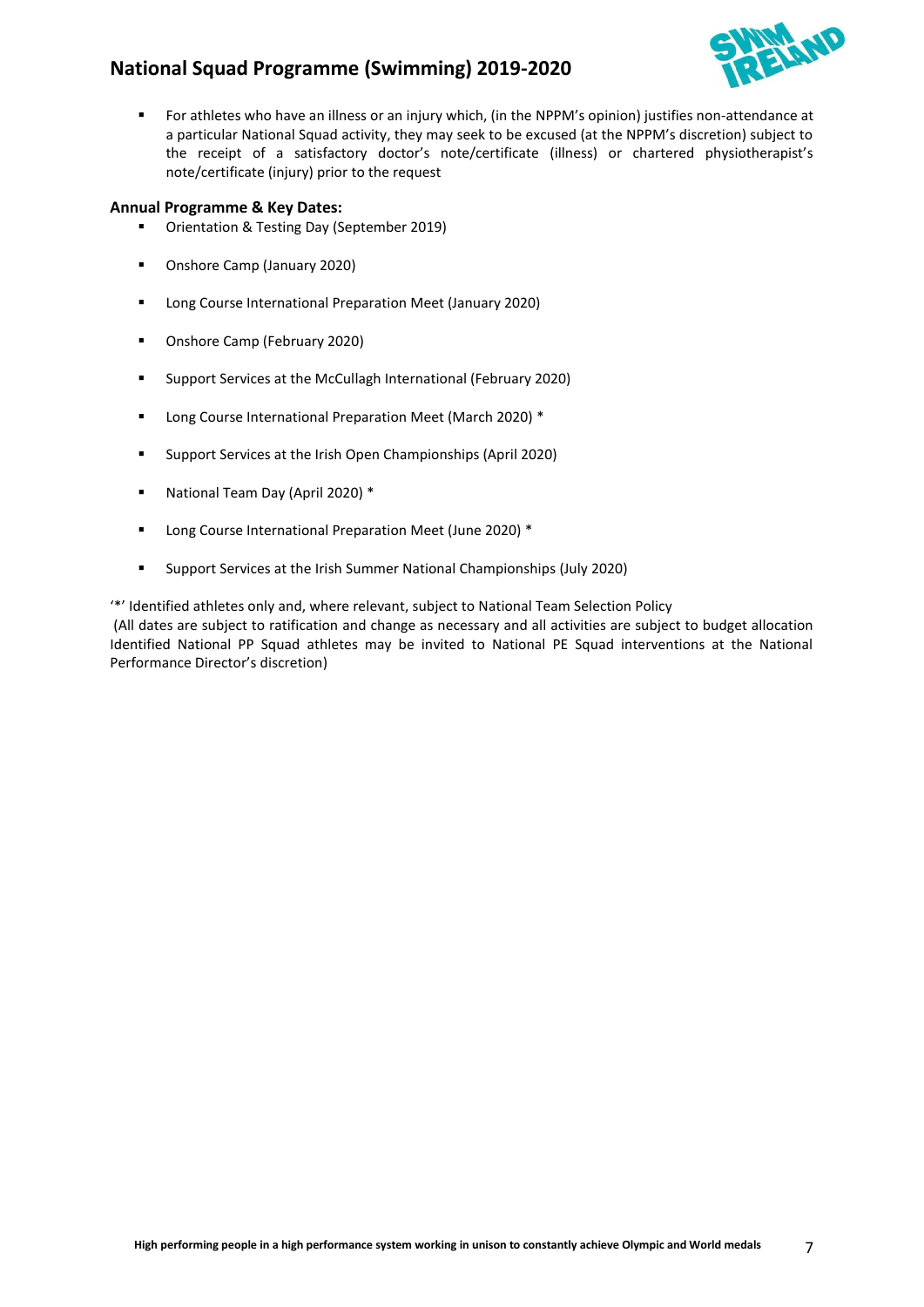

#### **Retention**

Retention in the PE and the PP Programme will be based on the following criteria:

- Suitability of Daily Performance Environment (DPE)
- Training attendance and commitment in the home programme
- Regional and/or National competition attendance
- Online HRV4/National Health & Wellness Protocol monitoring (daily submission)
- **■** Home programme coach and/or athlete submission of Weekly Overview and Seasonal Overview monitoring feedback tool
- Regular 'In-Touch' status established with one or both of the National Centres
- Positive engagement with staff
- Attitude, positivity and performance behaviours displayed on National Teams, previous National/Regional Squad periods and National Centre 'In-Touch' sessions
- Resilience
- Work ethic
- Openness to learning
- Athlete Charter and 'sham-R-O-C-K' buy in
- Personal accountability

#### **Coach Development Programme**

- **Ensure that coaches have access to the National Centres to develop and refine their performance** knowledge
- Targeted coaches to be invited to Swim Ireland education events
- A home programme coach to be offered attendance and observation opportunity at all onshore National Squad activities

| <b>ACCUMULATIVE RELAY CONSIDERATION TIMES (LONG COURSE)</b><br><b>OLYMPIC RELAY 'ON TRACK' PERFORMANCE (PE) 2020</b> |                      |                              |  |  |  |  |  |
|----------------------------------------------------------------------------------------------------------------------|----------------------|------------------------------|--|--|--|--|--|
| <b>MALE</b>                                                                                                          |                      | <b>FEMALE</b>                |  |  |  |  |  |
| Consideration<br>Time                                                                                                | Event                | Consideration<br><b>Time</b> |  |  |  |  |  |
| 3:18.02                                                                                                              | 400m Freestyle Relay | 3:42.68                      |  |  |  |  |  |
| 3:37.16                                                                                                              | 400m Medley Relay    | 4:04.20                      |  |  |  |  |  |
| 7:15.20                                                                                                              | 800m Freestyle Relay | 8:01.18                      |  |  |  |  |  |
| <b>MIXED</b>                                                                                                         |                      | <b>MIXED</b>                 |  |  |  |  |  |
| Consideration<br>Time                                                                                                | Event                | Consideration<br>Time        |  |  |  |  |  |
| 3:50.29                                                                                                              | 400m Medley Relay    | 3:50.29                      |  |  |  |  |  |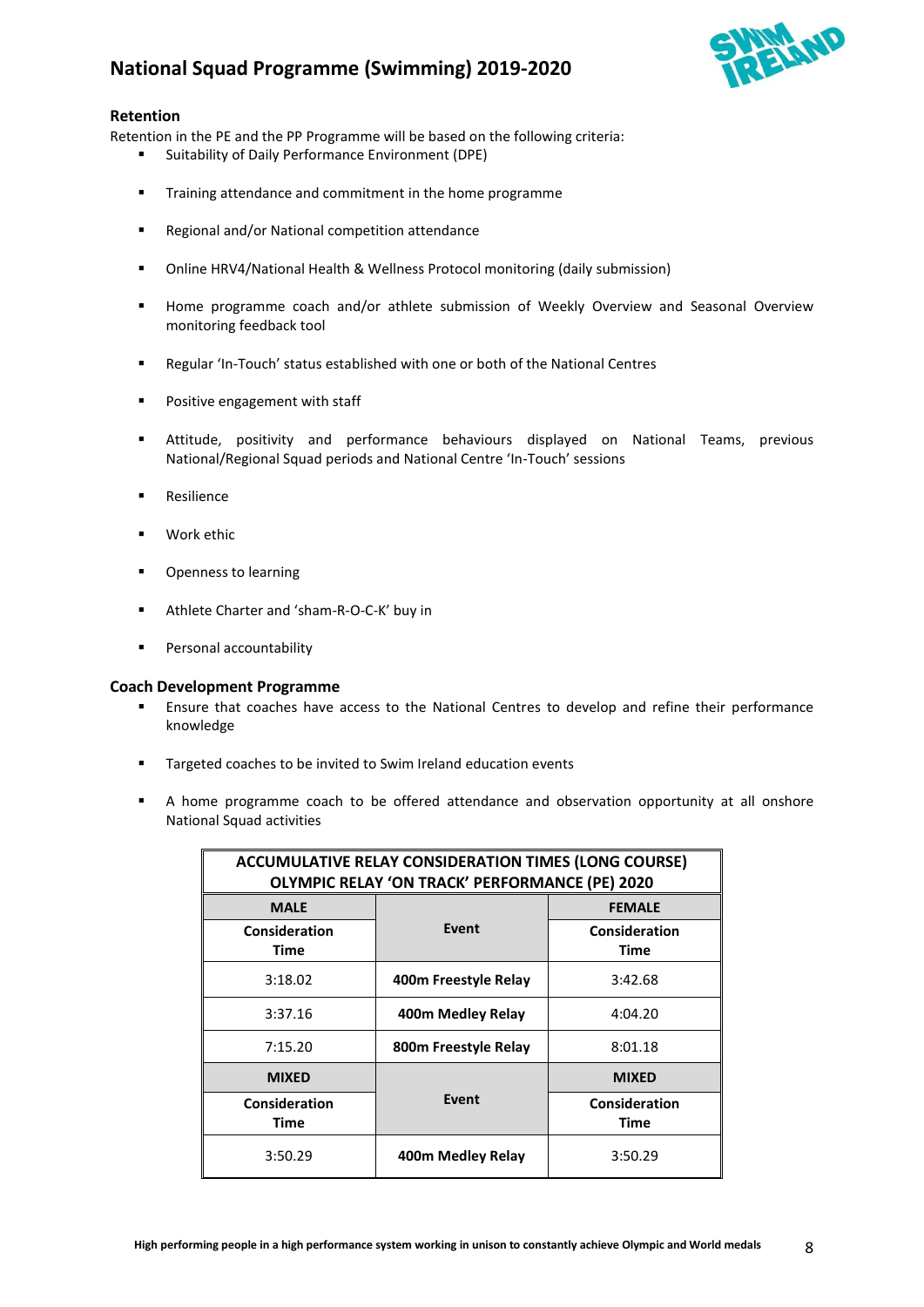

# **National Squad Programme 2019-2020 (Swimming)**

| <b>MALE CONSIDERATION TIMES (LONG COURSE) 2019-2020</b>          |               |                        |                  |                  |                  |                  |                  |                  |                  |                  |                  |
|------------------------------------------------------------------|---------------|------------------------|------------------|------------------|------------------|------------------|------------------|------------------|------------------|------------------|------------------|
| 'ON TRACK' PERFORMANCE (PE) 2020 & PERFORMANCE PATHWAY (PP) 2024 |               |                        |                  |                  |                  |                  |                  |                  |                  |                  |                  |
| Event                                                            | <b>Cohort</b> | <b>Born 1996</b>       | <b>Born 1997</b> | <b>Born 1998</b> |                  |                  | <b>Born 2001</b> |                  |                  |                  |                  |
|                                                                  |               | (or earlier<br>for PE) |                  |                  | <b>Born 1999</b> | <b>Born 2000</b> |                  | <b>Born 2002</b> | <b>Born 2003</b> | <b>Born 2004</b> | <b>Born 2005</b> |
|                                                                  | <b>PE</b>     | 22.25                  | 22.25            | 22.25            | 22.25            | 22.25            | 22.25            | 22.25            | 22.25            | 22.25            | 22.25            |
| 50m Freestyle                                                    | <b>PP</b>     |                        |                  | 22.77            | 23.09            | 23.41            | 23.74            | 24.07            | 24.07            | 24.07            | 24.07            |
|                                                                  | PE            | 49.15                  | 49.15            | 49.15            | 49.15            | 49.15            | 49.15            | 49.15            | 49.15            | 49.15            | 49.15            |
| 100m Freestyle                                                   | <b>PP</b>     |                        |                  | 50.24            | 50.99            | 51.76            | 52.53            | 53.32            | 53.32            | 53.32            | 53.32            |
| 200m Freestyle                                                   | PE            | 1:47.66                | 1:47.66          | 1:47.66          | 1:47.66          | 1:47.66          | 1:47.66          | 1:47.66          | 1:47.66          | 1:47.66          | 1:47.66          |
|                                                                  | <b>PP</b>     |                        |                  | 1:49.31          | 1:50.62          | 1:51.95          | 1:53.29          | 1:54.65          | 1:54.65          | 1:54.65          | 1:54.65          |
| 400m Freestyle                                                   | PE            | 3:49.05                | 3:49.05          | 3:49.05          | 3:49.05          | 3:49.05          | 3:49.05          | 3:49.05          | 3:49.05          | 3:49.05          | 3:49.05          |
|                                                                  | <b>PP</b>     |                        |                  |                  |                  | 3:52.26          | 3:54.59          | 3:56.93          | 3:59.30          | 4:01.69          | 4:01.69          |
| 800m Freestyle                                                   | PE            | 7:59.05                | 7:59.05          | 7:59.05          | 7:59.05          | 7:59.05          | 7:59.05          | 7:59.05          | 7:59.05          | 7:59.05          | 7:59.05          |
|                                                                  | <b>PP</b>     |                        |                  |                  |                  | 8:01.40          | 8:09.11          | 8:16.93          | 8:24.88          | 8:32.96          | 8:32.96          |
|                                                                  | PE            | 15:10.00               | 15:10.00         | 15:10.00         | 15:10.00         | 15:10.00         | 15:10.00         | 15:10.00         | 15:10.00         | 15:10.00         | 15:10.00         |
| 1500m Freestyle                                                  | PP            |                        |                  |                  |                  | 15:31.03         | 15:45.93         | 16:01.06         | 16:16.44         | 16:32.06         | 16:32.06         |
| 100m Backstroke                                                  | PE            | 54.12                  | 54.12            | 54.12            | 54.12            | 54.12            | 54.12            | 54.12            | 54.12            | 54.12            | 54.12            |
|                                                                  | PP            |                        |                  |                  |                  |                  | 55.09            | 55.97            | 56.87            | 57.78            | 58.70            |
| 200m Backstroke                                                  | PE            | 1:58.68                | 1:58.68          | 1:58.68          | 1:58.68          | 1:58.68          | 1:58.68          | 1:58.68          | 1:58.68          | 1:58.68          | 1:58.68          |
|                                                                  | <b>PP</b>     |                        |                  |                  |                  |                  | 2:01.02          | 2:02.87          | 2:04.71          | 2:06.58          | 2:08.48          |
| 100m Breaststroke                                                | PE            | 1:00.47                | 1:00.47          | 1:00.47          | 1:00.47          | 1:00.47          | 1:00.47          | 1:00.47          | 1:00.47          | 1:00.47          | 1:00.47          |
|                                                                  | PP            |                        |                  |                  | 1:00.81          | 1:01.48          | 1:02.16          | 1:02.84          | 1:03.54          | 1:03.54          | 1:03.54          |
| 200m Breaststroke                                                | PE            | 2:11.52                | 2:11.52          | 2:11.52          | 2:11.52          | 2:11.52          | 2:11.52          | 2:11.52          | 2:11.52          | 2:11.52          | 2:11.52          |
|                                                                  | PP            |                        | 2:13.17          | 2:15.17          | 2:17.20          | 2:19.26          | 2:21.34          | 2:21.34          | 2:21.34          | 2:21.34          | 2:21.34          |
| 100m Butterfly                                                   | PE            | 52.48                  | 52.48            | 52.48            | 52.48            | 52.48            | 52.48            | 52.48            | 52.48            | 52.48            | 52.48            |
|                                                                  | PP            | 53.43                  | 54.23            | 55.05            | 55.87            | 56.71            | 56.71            | 56.71            | 56.71            | 56.71            | 56.71            |
| 200m Butterfly                                                   | <b>PE</b>     | 1:57.76                | 1:57.76          | 1:57.76          | 1:57.76          | 1:57.76          | 1:57.76          | 1:57.76          | 1:57.76          | 1:57.76          | 1:57.76          |
|                                                                  | PP            |                        |                  |                  | 1:59.77          | 2:01.21          | 2:02.66          | 2:04.13          | 2:05.62          | 2:05.62          | 2:05.62          |
| 200m I.M.                                                        | PE            | 2:00.51                | 2:00.51          | 2:00.51          | 2:00.51          | 2:00.51          | 2:00.51          | 2:00.51          | 2:00.51          | 2:00.51          | 2:00.51          |
|                                                                  | <b>PP</b>     |                        | 2:02.57          | 2:04.16          | 2:05.78          | 2:07.41          | 2:09.07          | 2:09.07          | 2:09.07          | 2:09.07          | 2:09.07          |
| 400m I.M.                                                        | PE            | 4:18.14                | 4:18.14          | 4:18.14          | 4:18.14          | 4:18.14          | 4:18.14          | 4:18.14          | 4:18.14          | 4:18.14          | 4:18.14          |
|                                                                  | PP            |                        |                  |                  | 4:23.84          | 4:27.80          | 4:31.81          | 4:35.89          | 4:40.03          | 4:40.03          | 4:40.03          |

High performing people in a high performance system working in unison to constantly achieve Olympic and World medals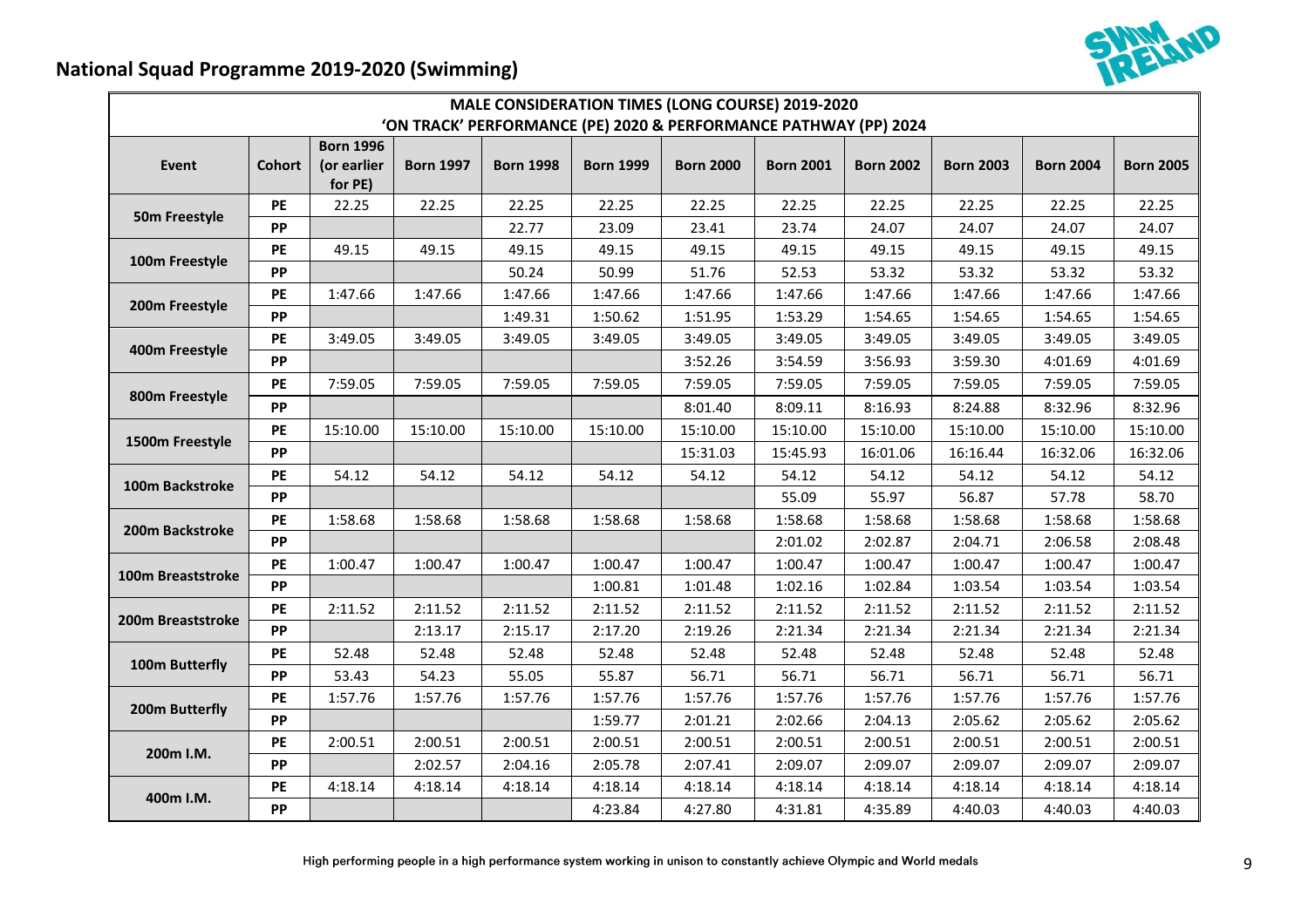

# **National Squad Programme 2019-2020 (Swimming)**

| FEMALE CONSIDERATION TIMES (LONG COURSE) 2019-2020               |               |                                         |                  |                  |                  |                  |                  |                  |                  |
|------------------------------------------------------------------|---------------|-----------------------------------------|------------------|------------------|------------------|------------------|------------------|------------------|------------------|
| 'ON TRACK' PERFORMANCE (PE) 2020 & PERFORMANCE PATHWAY (PP) 2024 |               |                                         |                  |                  |                  |                  |                  |                  |                  |
| Event                                                            | <b>Cohort</b> | <b>Born 1999 (or</b><br>earlier for PE) | <b>Born 2000</b> | <b>Born 2001</b> | <b>Born 2002</b> | <b>Born 2003</b> | <b>Born 2004</b> | <b>Born 2005</b> | <b>Born 2006</b> |
| 50m Freestyle                                                    | PE            | 25.04                                   | 25.04            | 25.04            | 25.04            | 25.04            | 25.04            | 25.04            | 25.04            |
|                                                                  | <b>PP</b>     | 25.28                                   | 25.53            | 25.79            | 26.05            | 26.31            | 26.31            | 26.31            | 26.31            |
| 100m Freestyle                                                   | PE            | 54.82                                   | 54.82            | 54.82            | 54.82            | 54.82            | 54.82            | 54.82            | 54.82            |
|                                                                  | PP            | 55.87                                   | 56.65            | 57.44            | 58.25            | 59.06            | 59.06            | 59.06            | 59.06            |
| 200m Freestyle                                                   | PE            | 1:58.69                                 | 1:58.69          | 1:58.69          | 1:58.69          | 1:58.69          | 1:58.69          | 1:58.69          | 1:58.69          |
|                                                                  | PP            |                                         |                  | 2:01.07          | 2:02.77          | 2:04.48          | 2:06.23          | 2:07.99          | 2:07.99          |
| 400m Freestyle                                                   | PE            | 4:10.38                                 | 4:10.38          | 4:10.38          | 4:10.38          | 4:10.38          | 4:10.38          | 4:10.38          | 4:10.38          |
|                                                                  | <b>PP</b>     |                                         |                  | 4:15.41          | 4:18.98          | 4:22.61          | 4:26.29          | 4:30.01          | 4:30.01          |
| 800m Freestyle                                                   | PE            | 8:37.47                                 | 8:37.47          | 8:37.47          | 8:37.47          | 8:37.47          | 8:37.47          | 8:37.47          | 8:37.47          |
|                                                                  | <b>PP</b>     |                                         |                  |                  | 8:46.29          | 8:52.61          | 8:59.00          | 9:05.47          | 9:12.02          |
|                                                                  | PE            | 16:39.98                                | 16:39.98         | 16:39.98         | 16:39.98         | 16:39.98         | 16:39.98         | 16:39.98         | 16:39.98         |
| 1500m Freestyle                                                  | <b>PP</b>     |                                         |                  |                  | 16:55.96         | 17:08.15         | 17:20.49         | 17:32.97         | 17:45.61         |
| 100m Backstroke                                                  | PE            | 1:00.97                                 | 1:00.97          | 1:00.97          | 1:00.97          | 1:00.97          | 1:00.97          | 1:00.97          | 1:00.97          |
|                                                                  | PP            |                                         |                  | 1:01.83          | 1:02.88          | 1:03.95          | 1:05.04          | 1:06.15          | 1:06.15          |
|                                                                  | PE            | 2:11.95                                 | 2:11.95          | 2:11.95          | 2:11.95          | 2:11.95          | 2:11.95          | 2:11.95          | 2:11.95          |
| 200m Backstroke                                                  | PP            |                                         | 2:14.47          | 2:16.35          | 2:18.26          | 2:20.20          | 2:22.16          | 2:22.16          | 2:22.16          |
| 100m Breaststroke                                                | PE            | 1:07.81                                 | 1:07.81          | 1:07.81          | 1:07.81          | 1:07.81          | 1:07.81          | 1:07.81          | 1:07.81          |
|                                                                  | <b>PP</b>     |                                         |                  | 1:08.45          | 1:09.41          | 1:10.38          | 1:11.37          | 1:12.37          | 1:12.37          |
| 200m Breaststroke                                                | PE            | 2:27.27                                 | 2:27.27          | 2:27.27          | 2:27.27          | 2:27.27          | 2:27.27          | 2:27.27          | 2:27.27          |
|                                                                  | PP            |                                         | 2:29.40          | 2:31.34          | 2:33.30          | 2:35.30          | 2:37.32          | 2:37.32          | 2:37.32          |
| 100m Butterfly                                                   | PE            | 58.62                                   | 58.62            | 58.62            | 58.62            | 58.62            | 58.62            | 58.62            | 58.62            |
|                                                                  | PP            |                                         | 59.61            | 1:00.44          | 1:01.29          | 1:02.15          | 1:03.02          | 1:03.02          | 1:03.02          |
|                                                                  | PE            | 2:09.71                                 | 2:09.71          | 2:09.71          | 2:09.71          | 2:09.71          | 2:09.71          | 2:09.71          | 2:09.71          |
| 200m Butterfly                                                   | <b>PP</b>     |                                         | 2:12.32          | 2:14.17          | 2:16.05          | 2:17.96          | 2:19.89          | 2:19.89          | 2:19.89          |
|                                                                  | PE            | 2:13.62                                 | 2:13.62          | 2:13.62          | 2:13.62          | 2:13.62          | 2:13.62          | 2:13.62          | 2:13.62          |
| 200m I.M.                                                        | <b>PP</b>     |                                         | 2:15.66          | 2:17.42          | 2:19.21          | 2:21.02          | 2:22.85          | 2:22.85          | 2:22.85          |
|                                                                  | PE            | 4:42.15                                 | 4:42.15          | 4:42.15          | 4:42.15          | 4:42.15          | 4:42.15          | 4:42.15          | 4:42.15          |
| 400m I.M.                                                        | PP            |                                         |                  | 4:47.71          | 4:51.45          | 4:55.23          | 4:59.07          | 5:02.96          | 5:02.96          |

High performing people in a high performance system working in unison to constantly achieve Olympic and World medals